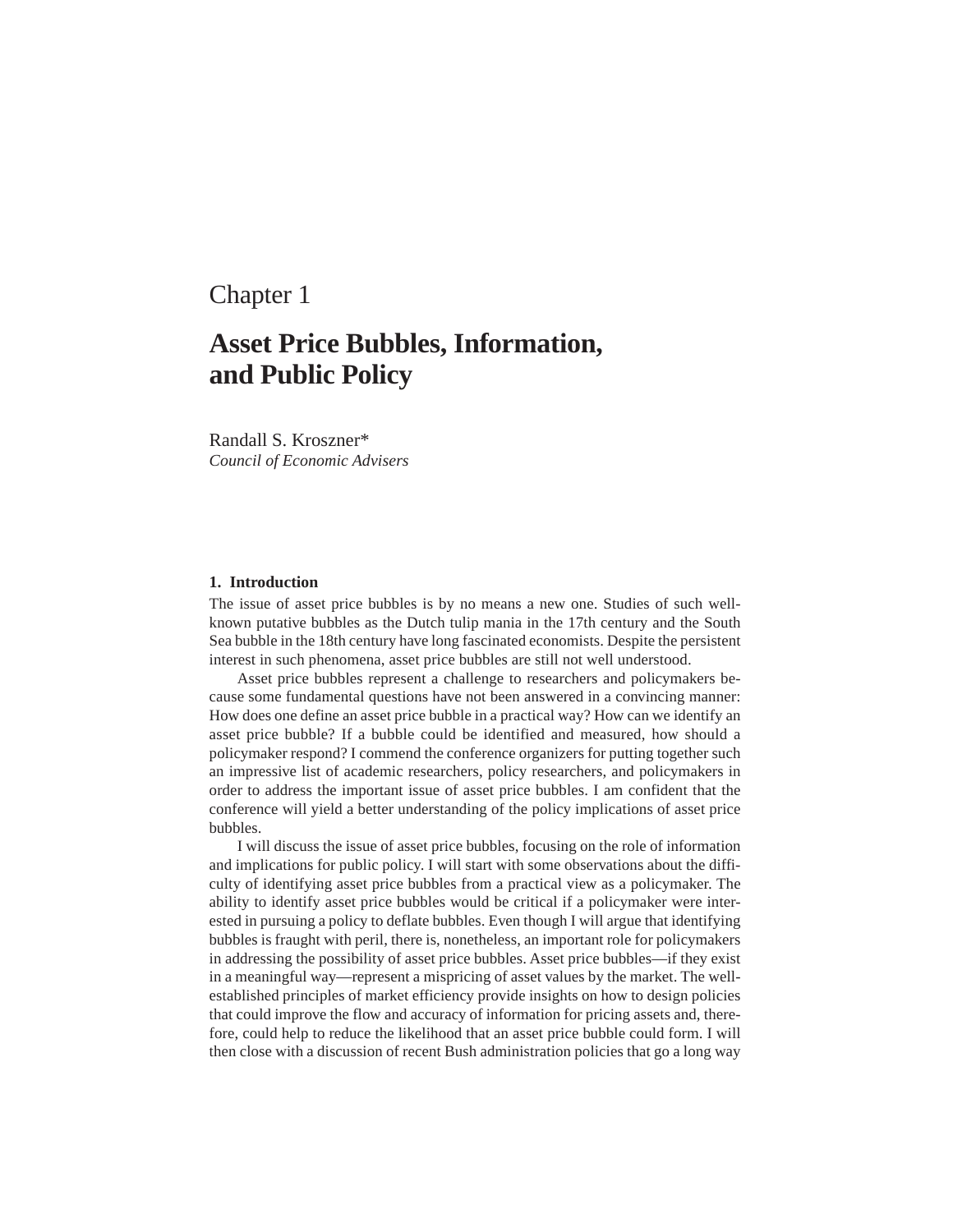toward strengthening financial markets through a more effective exchange and provision of information in the marketplace.

#### **2. Identifying Asset Price Bubbles**

One way to understand the practical implications of asset price bubbles for public policy is to appreciate how much economists know, and do not know, about identifying asset price bubbles. To be sure, there are economists and many journalists who claim they "know" when an asset price bubble is forming. Such knowledge sells books and magazines. However, the research record on asset price measurement is far from being sufficient to build a policymaker's confidence.

Identifying asset price bubbles is quite difficult both *ex ante* and *ex post*. Kindleberger (1996), for example, maintained that asset price bubbles are often defined by their time series behavior. An asset price that soars and then subsequently crashes is the standard example of what many think of as bubble behavior. To motivate how such pattern recognition creates problems for policymakers, I prepared a few charts with which to play the game that I would like to call "Is it a Bubble?" We will look at a chart without its labels and try to guess whether it represents an asset price bubble. For example, figure 1 is a flat line. Is it a bubble? Most economists using the chartist view of bubbles might disagree that this is *prima facie* evidence of a bubble. Figure 2 helps to answer the question by revealing that the flat line represents the value of the Argentine peso from 1997 to 2002. During this period, the Argentine currency board established a fixed exchange rate between the peso and the U.S. dollar. This figure also shows that in January 2002, the Argentine peso depreciated sharply. I would agree that the depreciation moved the peso closer to the value that markets assessed the fundamentals to support. The Argentine situation illustrates how a flat asset price not only fails to indicate a lack of financial stress but also that a sharp change in an asset price can represent a restoration of an asset price toward a more appropriate market rate.

Further lessons can be learned by comparing the behavior of U.S. equity values over time. Figure 3 shows five periods in which the Standard & Poor's 500 rose rapidly. Which episodes represent bubble behavior? Once again, patterns can be deceiving. Figure 4 illustrates this point by showing that all the run-ups in stock prices are not followed by sharp and persistent collapses. From the vantage point of the peaks in 1956 and 1987, the rapid run-up in prices, which were of a similar size to those of 1929 and 1937, were not foreshadowing an imminent and precipitous decline.

The increase in equity prices in the 1990s presents a particularly apt example for this conference to consider. During the five-year period before the peak in 2000, the increase in equity prices was well within the historical movements of the other five earlier episodes. One question is whether there was some way to know that the asset price increase during the 1990s was a bubble or economic fundamentals. The increase in equity prices could have reflected fundamental changes in the U.S. economy as new technologies were altering the economic landscape. During this period, for example, labor productivity began growing at a much faster rate than in the past two decades (figure 5). The setback in 2000 may have reflected a change in fundamentals,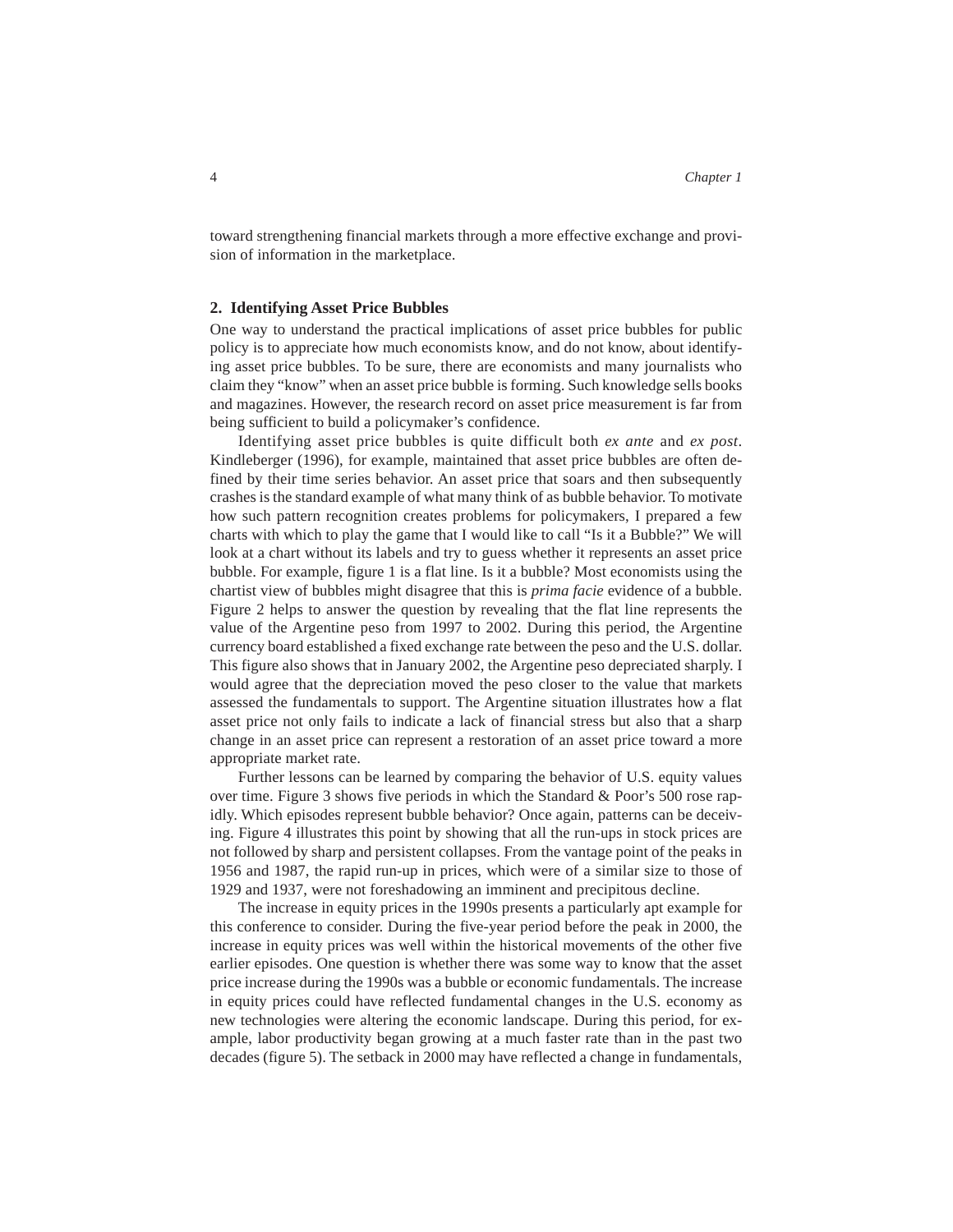

Spot rate, pesos per dollar



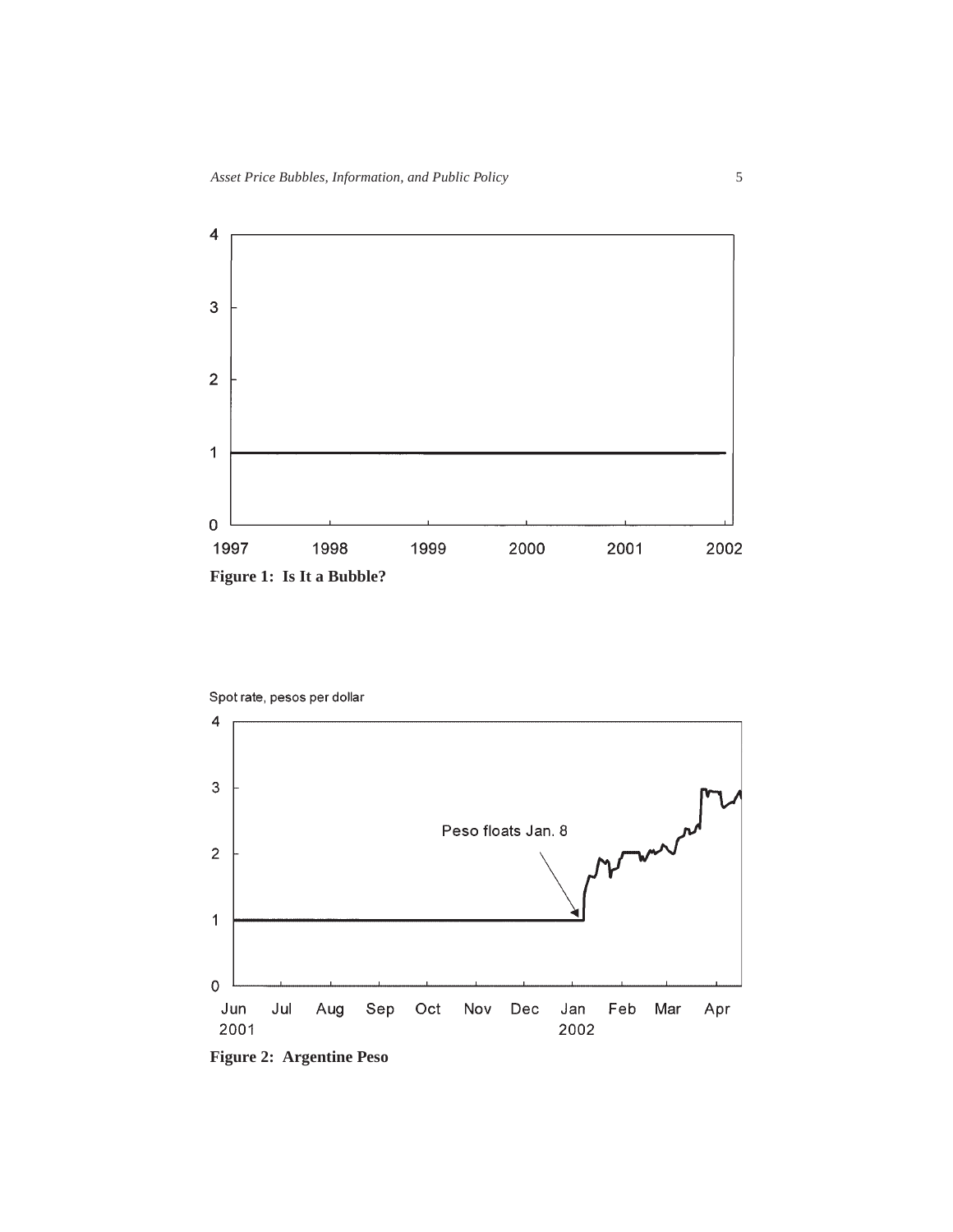6 *Chapter 1*



**Figure 3: S&P 500: Five Years before Local Peak**



**Figure 4: S&P 500: Five Years before and after Local Peak**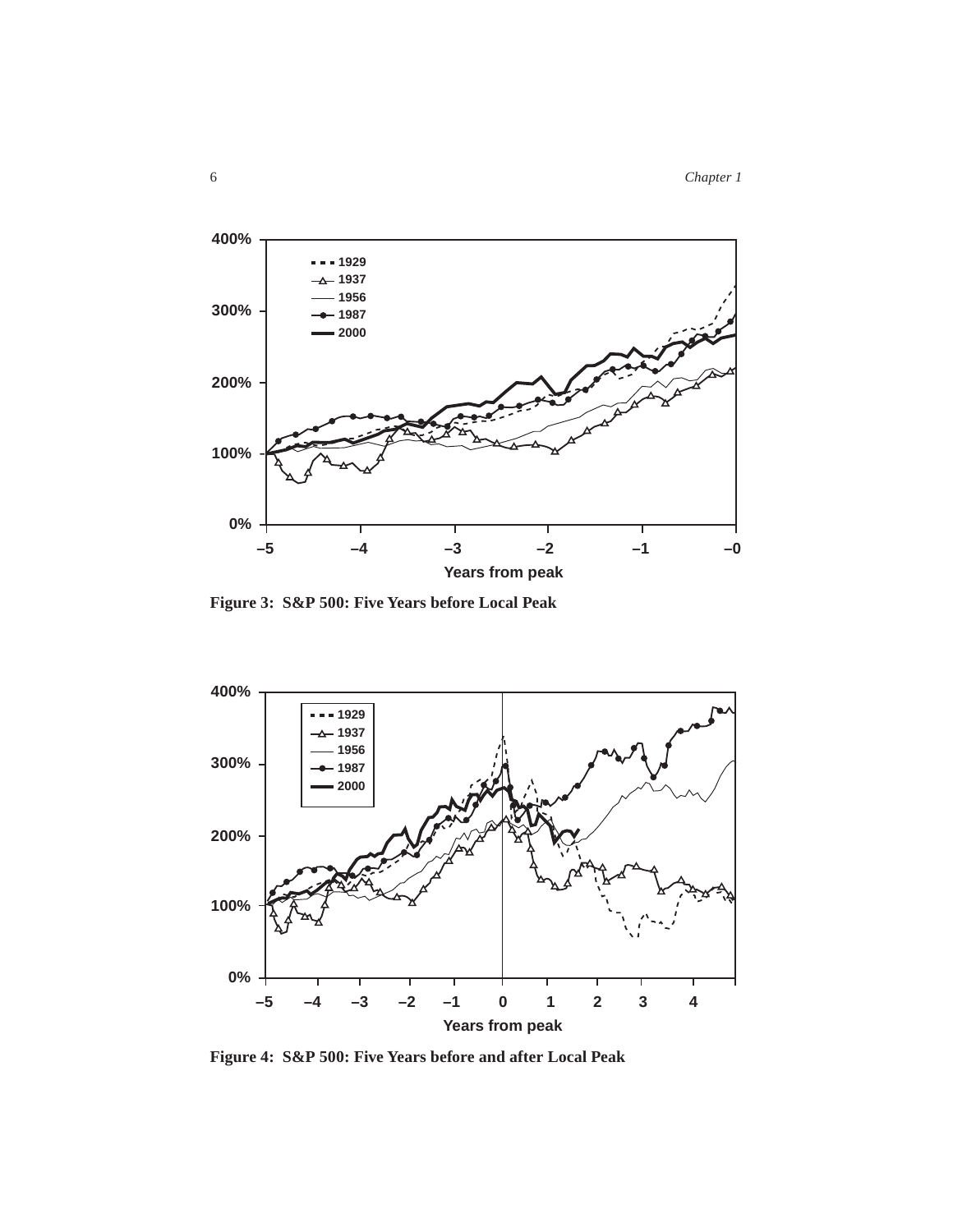

such as the information that the some overly optimistic possibilities of the "new economy" were less likely to occur. On the other hand, the dramatic rise in stock prices could have been the result of an asset price bubble. From a policy perspective, there is a big difference between the collapse of an asset price bubble and a change in economic fundamentals that leads rational investors to re-evaluate earnings potential. Without a doubt, policymakers in the 1990s were finding it difficult to determine if asset prices were exhibiting asset bubble behavior or simply reflecting economic fundamentals.

Another equally important question is whether with hindsight the run-up in asset prices in the late 1990s was a result of asset price bubble behavior. My reading of the academic literature leads me to conclude that this question is quite difficult to answer in a convincing way. In fact, McGrattan and Prescott's paper (2002) for this conference is a fascinating study because the authors raise doubts about whether the famous stock market crash of 1929 was a stock market bubble both from an *ex ante* and *ex post* perspective.

The inability to identify asset price bubbles *ex ante* should be sufficient reason for policymakers to be cautious about taking pre-emptive actions to deflate an asset price bubble. The inability to identify asset price bubbles *ex post* not only reinforces this cautious approach but also should cause policymakers to take pause about whether the rhetoric of asset price bubbles is a useful concept for policy discussions.

#### **3. The Role of Public Policy**

Given the difficulty of identifying asset price bubbles, the natural follow-up question is: What should be the role for policymakers? While knowing when to "deflate" an asset price bubble may be beyond the ability of economists, are there other policies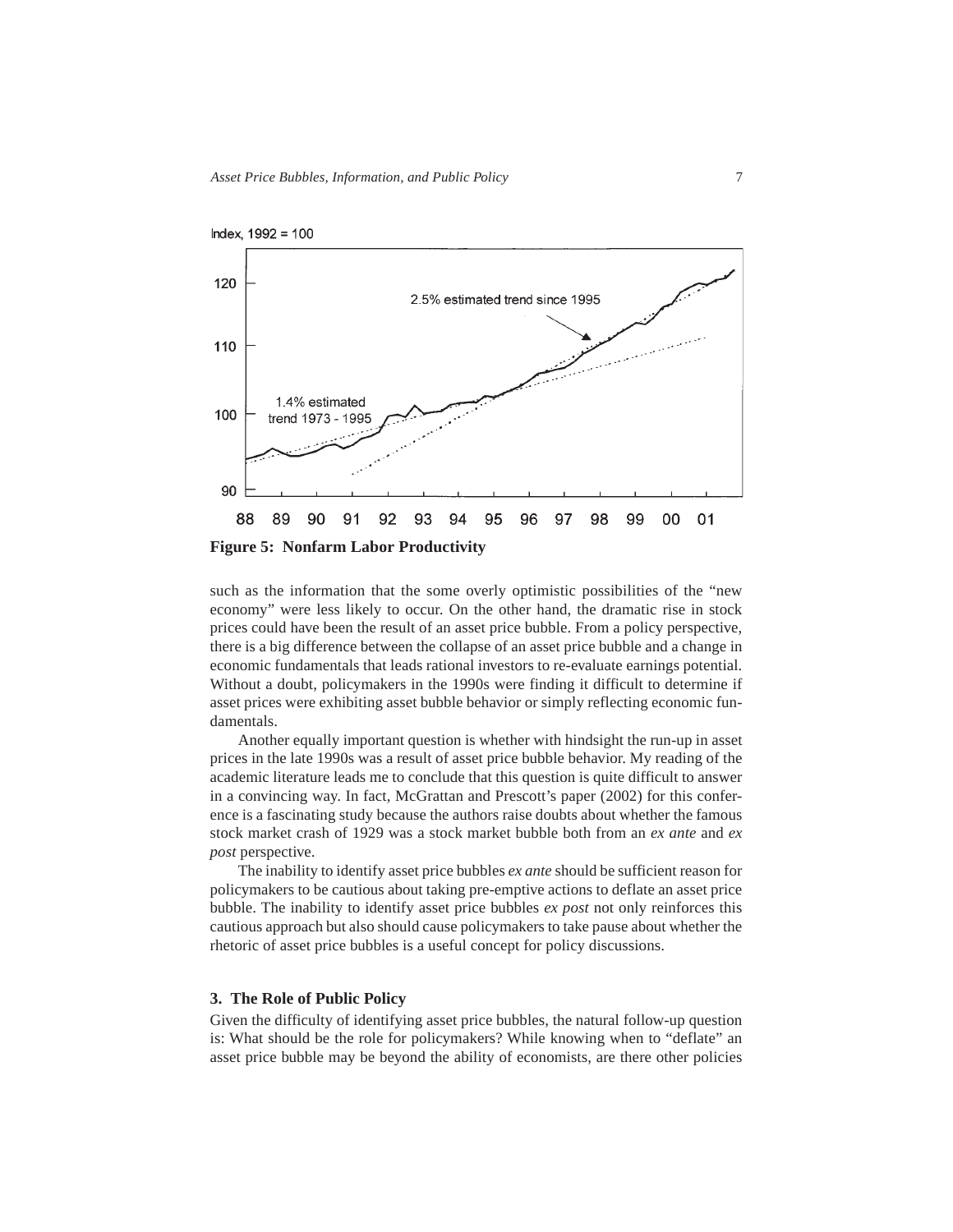that policymakers should pursue? To answer this question, we need to delve into the source of an asset price bubble—the mispricing of assets.

Having taught at the University of Chicago for more than a decade, I understand quite well that the issue of asset pricing—and their mispricing—is serious business. Standard finance theory offers several ways to think about how markets incorporate information into asset prices. The *weak-form market efficiency* criteria state that market asset prices reflect only information contained in the history of prices or returns themselves; the *semi-strong market efficiency* criteria state that market asset prices reflect all information known to all market participants (all public information); and strong-form market efficiency criteria state that market asset prices reflect all information known to any market participant (all public and private information). It is through this theoretical lens that policymakers can evaluate the appropriate responses to concerns about whether assets are being efficiently priced.

We can conceptualize these microfoundations of asset pricing by reflecting on the thought process that an investor undertakes when she sees that a firm's stock price has risen. The higher price has two possible explanations. The price could be the reflection of improved "fundamentals"—that is, new information about the firm's better prospects quickly embedded into its price. Alternatively, the higher price could be the reflection (at least in part) of "irrational exuberance" about the firm's prospects. This irrational exuberance creates a bubble, since the stock price does not reflect fundamentals alone. The investor's puzzle or inference problem is to determine which of these two possibilities is most likely correct and, therefore, whether to buy or sell that company's stock.

A public policy implication is that better information, easily accessible to *all* investors, makes bubbles more difficult to form and to be sustained. Reconsider our individual investor, attempting to infer (fundamental) information about a company's stock price. Improved public information has two reinforcing effects. First, the individual investor (or her financial advisor) can examine the firm's financial statements and Securities and Exchange Commission (SEC) filings and make a judgment about the firm's prospects compared to the current stock price. Second, the individual investor can be confident that she is not missing relevant information that is available to other market participants. When a price seems to outstrip fundamentals, an investor logically asks whether it is a bubble or whether she does not have access to important information about fundamentals. So it is important that information is available not only to select individuals, but to the general public.

Recent academic work suggests particular avenues through which public information can prevent bubbles from forming. For example, Allen and Gale's paper (2002) for this conference, building on their earlier work, identifies the agency relationship as a key transmission mechanism in the formation of bubbles. The authors' core agency example is that banks lend funds for projects without being able to observe the riskiness of the investments made by the project manager. Because of limited liability (in case of default), the agency problem initiates bubbles; the price of the risky asset can be driven above its fundamental value because the project manager does not fully bear the downside risk. Another application Allen and Gale offer is to the stock market. Here a major agency issue is that investment choices are largely made by institutional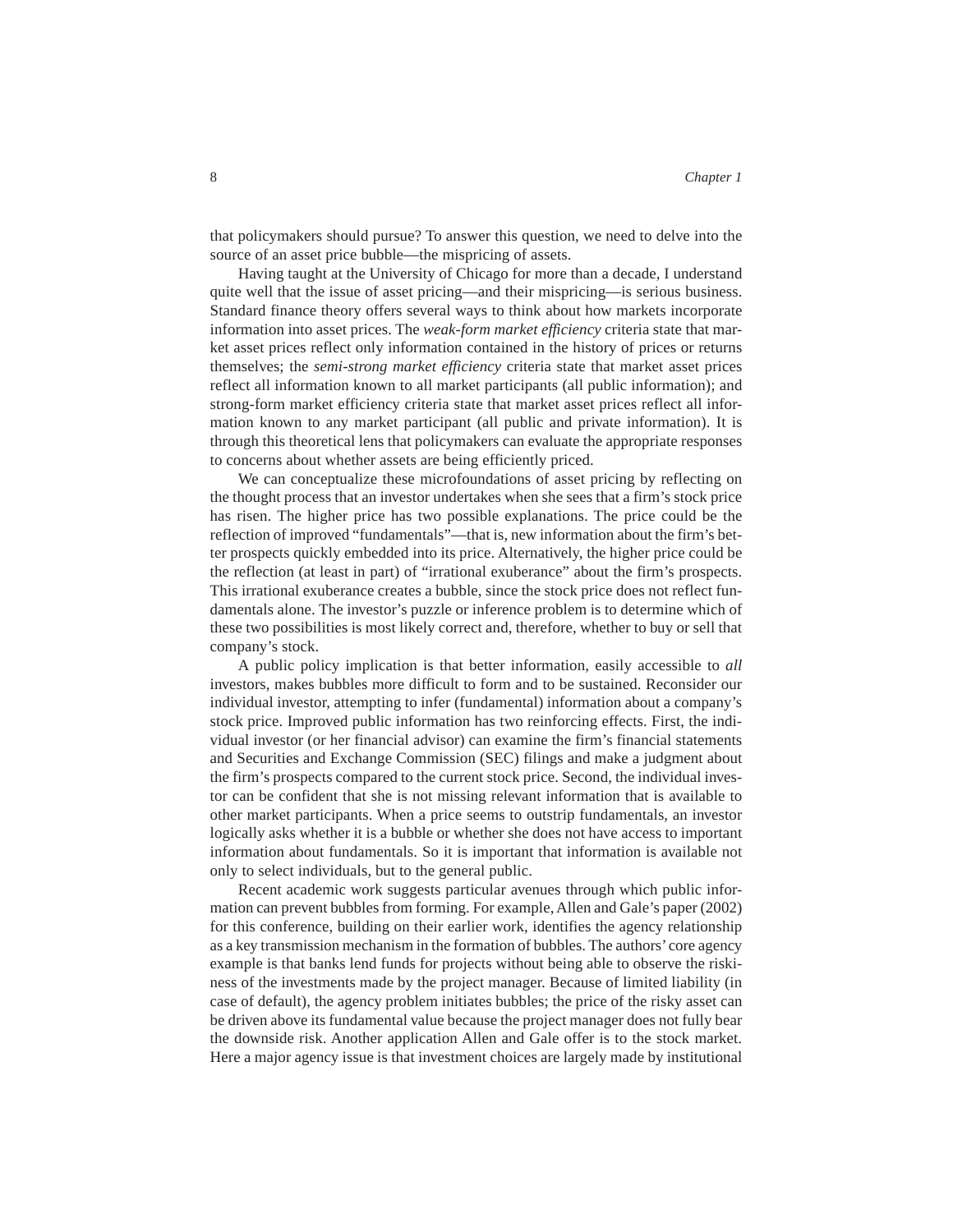investors or other intermediaries. Indeed, the incentives for risk-taking by mutual fund managers due to the agency problem have been documented by Chevalier and Ellison (1997).

More broadly, the agency problem arises from an asymmetry of information. In Allen and Gale, for example, the project manager, acting as an agent of bank investors, has unobserved information and takes an unobserved action that affects investors' returns. In the current policy environment, the agency problem is exacerbated because of uncertainty about valuations due to well-publicized problems with accounting standards. If banks lack trust in the accuracy of the accounting standards, then the agency problem grows.

So, the clear policy lesson to be drawn from this literature is the importance of improving transparency. Better public information diminishes these agency problems, especially by reducing information asymmetry and uncertainty about the economic environment. With more accurate and complete information, heightened competition among intermediaries would enhance incentives to align the intermediaries' interests with those of their clients—the individual investor—and, therefore, lead to a more successful assessment of the risks taken with their clients' funds.

#### **4. Two Administration Proposals to Strengthen Market Efficiency**

Better disclosure of information and clearer rules have been a priority for the Bush administration. In a sense, the administration's recent efforts have been intended to improve market efficiency by moving financial markets closer to a strong form of market efficiency. Let me turn to two such proposals aimed at strengthening financial markets.

#### *4.1 The President's Plan to Strengthen Retirement Security*

At the 2002 National Summit on Retirement Saving, the president outlined the key components of his agenda to strengthen retirement security. One of the key components was a provision to expand workers' access to investment advice, a measure that encourages employers to make investment advice available to workers and allows qualified financial advisors to offer individualized investment advice only if they agree to act solely in the interests of the workers they advise. At present, the Employee Retirement Income Security Act (ERISA) generally impedes employers from obtaining investment advice for their employees from the financial institutions that often are in the best position to provide advice. In addition, federal liability standards on employer-sponsored investment advice are vague and confusing. As a result, millions of rank-and-file workers today are needlessly denied tools they could be using to make sound investment decisions and enhance their retirement security. Only 16 percent of 401(k) participants have an investment advice option available through their retirement plan. In other words, 84 percent do not. Breaking down these barriers in order to enable investors access to valuable information about their retirement funds is important.

The president's agenda for pension reform paves the way for employers to arrange for investment advice to be given to their employees—which will help to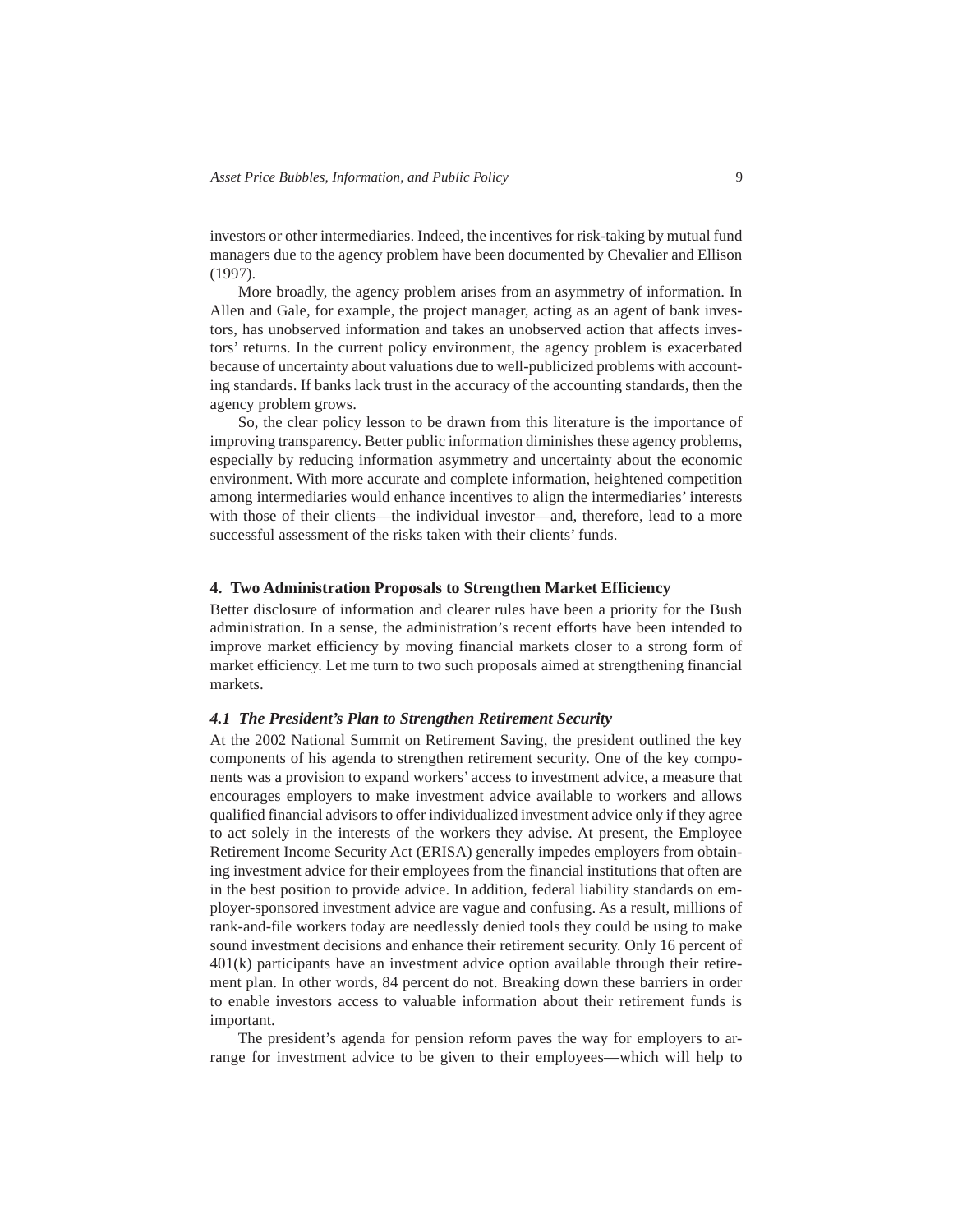provide better information to investors, reduce uncertainty, and generally reduce the likelihood that deviations between market prices and fundamental valuations will arise. To this end, the administration supports H.R. 2269 (Retirement Security Advice Act) which would help American workers to better manage their retirement savings by expanding the availability of investment advice. This bill also would place advisers who have affiliations with investment products on a more equal footing with nonaffiliated advisers, foster competition among firms, and promote lower costs to participants. H.R. 2269 would afford certain plan participants access to advice from fiduciary advisers, who are regulated by federal or state authorities. As fiduciaries under ERISA, these advisers would be held to the standard of conduct currently required by ERISA. H.R. 2269 also would add important protections to ERISA, by providing information to participants about fees, relationships that may raise potential conflicts of interest, and limitations on the scope of advice to be provided.

There are many important benefits to this bill. The bill updates an outdated federal law to allow employers to provide their workers with access to high-quality professional investment advice as a benefit to their employees. The measure clarifies employer liability, thereby removing the barrier to employers contracting with advice providers and their workers. No employee is under any obligation to accept or follow any advice. Workers, not their advisers, will have full control over their investment decisions. By modernizing an outdated section of ERISA, Congress can help workers plan for their retirement more wisely, maximize their retirement security, and minimize their risk. The more education investors receive, the better equipped they will be to deal with the risk of market volatility, make the choices that best serve their longterm needs, and protect and grow their hard-earned retirement dollars. The bill fosters a competitive, dynamic marketplace for investment advice that serves worker needs and establishes a strong, protective framework that safeguards their interests.

#### *4.2 President Bush's 10-Point Plan on Financial Disclosure*

In recent months the U.S. system of corporate financial disclosure has come under scrutiny. The U.S. capital markets remain the largest, most transparent, and most liquid in the world. Nonetheless, this system can and should be improved.

In his speech in March, President Bush outlined his 10-point plan (see appendix for details) to improve corporate financial disclosure and to enhance shareholder protection. This plan is guided by the following core principles: 1) providing better information to investors; 2) making corporate officers more accountable; and 3) developing a stronger, more independent audit system. Each of these elements will improve the access to information and make mispricing less likely in the future. The administration supports the enactment of H.R. 3763 (Corporate and Auditing Accountability, Responsibility, and Transparency Act of 2002) as an important step toward improving corporate responsibility and is consistent with the president's 10 point plan.

The president's plan provides better information to investors. First, the president has directed the SEC to require companies to disclose quarterly information in its control that a reasonable investor would find necessary to assess a company's value, without compromising competitive secrets (point No. 1). Disclosure practices have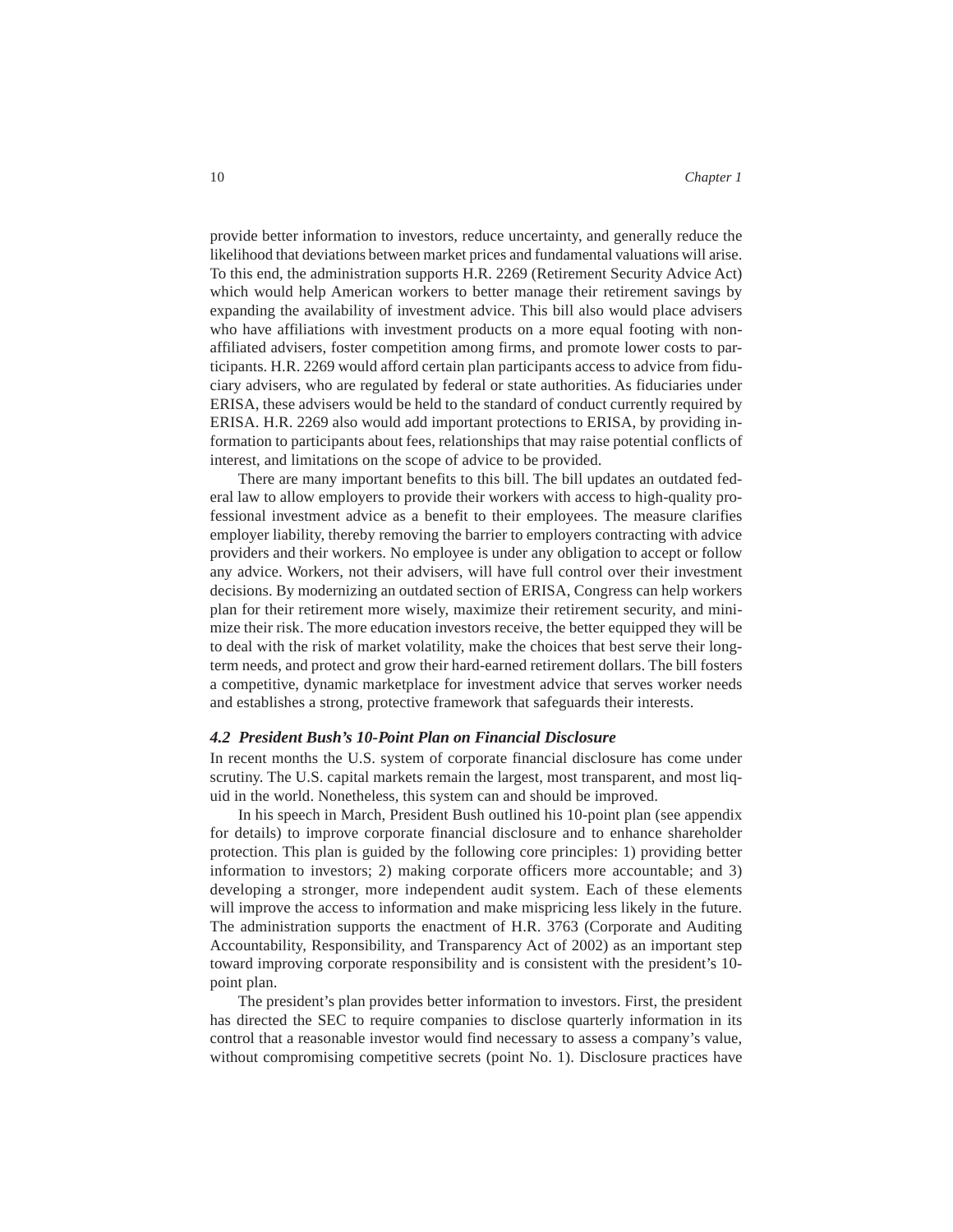fallen behind advances in corporate finance. Moreover, too many firms have mistaken "check the box" compliance with GAAP (generally accepted accounting principles) for proper disclosure. The president's plan refocuses companies on what constitutes proper disclosure in today's business environment. Second, the president has directed the SEC to expand the list of significant events requiring disclosure between quarterly reporting periods (point No. 2). These steps will aid investors in understanding the underlying economics of public firms, and so help distinguish future business and investing opportunities from future speculative bubbles.

Enhancing the accountability of corporate leaders is also crucial to restoring trust in our system. Chief executive officers (CEOs) should personally vouch for the veracity, timeliness, and fairness of their companies' public disclosures, including their financial statements (point No. 3). In addition, CEOs should be forced to disgorge any bonuses or incentive based compensation in cases of accounting restatements involving misconduct (point No. 4) and should be barred from holding such positions in publicly traded companies in the future in cases of serious misconduct (point No. 5). The president is proposing that companies disclose stock transactions by officers and directors in company stock within two business days of execution (point No. 6). Currently corporate leaders can go as long as a year without disclosing personal transactions with the company and as long as 40 days for open market transactions.

Corporate governance remains largely an issue for state law and market discipline. But the federal government can play an important reinforcing role. For example, the growth of stock-based or incentive-based compensation for CEOs addresses a genuine interest of shareholders in aligning executives' interests with their own. But an imperfectly crafted compensation plan could lead some executives to engage in actions that manipulate the stock price to their own benefit. Forcing such gains to be returned to the shareholders in cases of misconduct ultimately serves shareholder interests by making incentive-based compensation plans more effective. Moreover, this mandatory disgorgement makes mispricing less likely, since CEOs will not reap rewards from misconduct that inflates the share price. Thus, market efficiency is strengthened.

Developing a stronger, more independent audit system is the final element of the president's plan. Investors also depend on the judgment, integrity, and competence of independent auditors. While auditors cannot prevent intentional deceit, they provide a critical external check on corporate management. Under the president's plan, audit company independence will be assured by SEC restrictions on providing services that compromise such independence. This addresses possible conflicts of interest. The president has directed the SEC to set forth prohibitions against the performance by an outside auditor of internal audit services for the same client. In addition, other nonaudit services would not be prohibited under the president's plan, but clients would have to disclose in greater detail the fees paid to the auditing firm and its affiliates (point No. 7). Moreover, an independent regulatory board should ensure that the accounting profession is held to the highest ethical standards (point No. 8).

The authors of accounting standards must be responsive to the needs of investors (point No. 9). The president has called upon the SEC to exercise broader oversight of the Financial Accounting Standards Board, ensure its independence, and require promul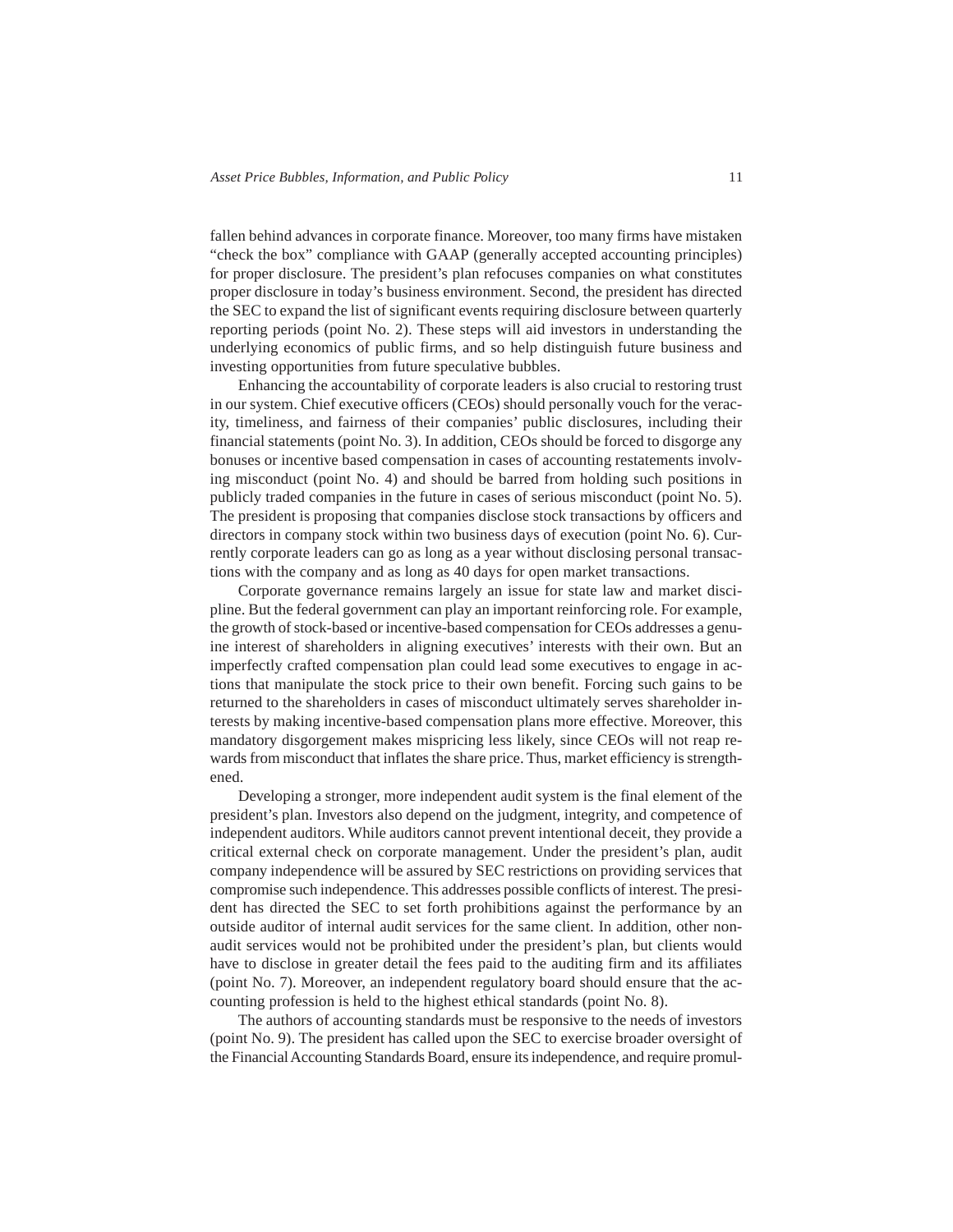gation of standards that reflect economic reality rather than compliance with GAAP. Finally, firms' accounting systems should be compared with best practices, not simply against minimum standards (point No. 10).

Although I have a great appreciation and respect for the role accountants play in the financial reporting system, as an economist I cannot help but smile at the notion that economic principles will play a larger role in accounting standards. The strengthening of accounting and auditing systems will provide greater information and transparency to investors. Indeed, my previous academic work (Kroszner and Rajan, 1994, 1997) suggests that the presence of conflicts of interest will result in the voluntary adoption of institutions that ameliorate such conflicts. And, in the present case we are already seeing market penalties that are acting to reward more transparent disclosure. The president's plan is helping to reinforce powerful market incentives.

#### **5. Conclusion**

The traditional questions associated with asset price bubbles continue to interest policymakers today. The economics literature on asset price bubbles, however, does not offer many convincing answers. Economists still have much research to do in order to improve our understanding of this phenomenon and its implications for public policy. The conference organizers should be commended for tackling an important, and vexing, policy issue.

A fundamental problem for policymakers in the past, the present, and probably the future is the ability to identify asset price bubbles *ex ante*, or even *ex post*. Without confidence that bubble conditions exist, policymakers must be wary about responding to an apparent asset price bubble because the response may result in more harm than good. This does not mean that there is no role for the public policymaker. As we have seen with the president's recent proposals, such as the 10-point plan for financial disclosure and reforms of rules governing 401(k) retirement accounts, public policies can help remove barriers to the effective exchange and provision of information, thereby strengthening markets and reducing the likelihood of asset mispricing.

**\***Randall S. Kroszner is a member of the President's Council of Economic Advisers. He is currently on leave from the University of Chicago's Graduate School of Business where he is a professor of economics and from his positions as editor of the *Journal of Law & Economics* and associate director of the George J. Stigler Center for the Study of the Economy and the State. He is also a faculty research fellow of the National Bureau of Economic Research.

### **References**

Allen, F., and D. Gale, 2002, "Asset Price Bubbles and Stock Market Interlinkages," *Asset Price Bubbles: The Implications for Monetary, Regulatory, and International Policies,* William C. Hunter, George G. Kaufman, and Michael Pomerleano, eds., Boston: The MIT Press.